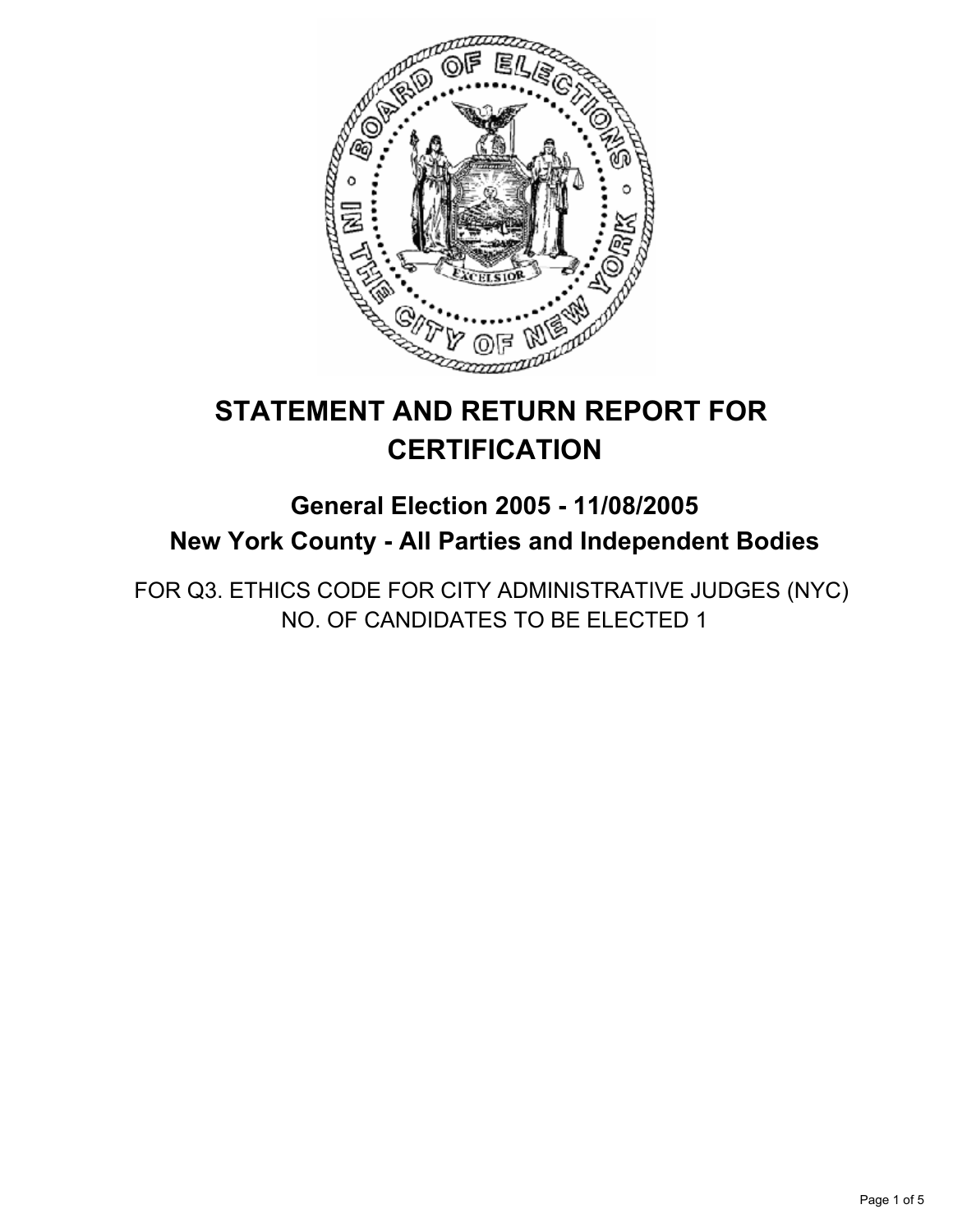

## **ASSEMBLY DISTRICT 64**

| <b>PUBLIC COUNTER</b> | 22,165 |
|-----------------------|--------|
| <b>EMERGENCY</b>      | 56     |
| ABSENTEE/MILITARY     | 346    |
| AFFIDAVIT             | 364    |
| <b>TOTAL BALLOTS</b>  | 22,931 |
| <b>YES</b>            | 6,983  |
| <b>NO</b>             | 1,603  |
| <b>TOTAL VOTES</b>    | 8,586  |
| <b>UNRECORDED</b>     | 14,345 |

# **ASSEMBLY DISTRICT 65**

| PUBLIC COUNTER       | 29,910 |
|----------------------|--------|
| <b>EMERGENCY</b>     | 93     |
| ABSENTEE/MILITARY    | 719    |
| AFFIDAVIT            | 566    |
| <b>TOTAL BALLOTS</b> | 31,288 |
| <b>YES</b>           | 15,985 |
| <b>NO</b>            | 2,965  |
| <b>TOTAL VOTES</b>   | 18,950 |
| <b>UNRECORDED</b>    | 12,338 |

### **ASSEMBLY DISTRICT 66**

| <b>PUBLIC COUNTER</b> | 27,761 |
|-----------------------|--------|
| <b>EMERGENCY</b>      | 0      |
| ABSENTEE/MILITARY     | 677    |
| AFFIDAVIT             | 483    |
| <b>TOTAL BALLOTS</b>  | 28,921 |
| YES                   | 14,917 |
| NO.                   | 3,276  |
| <b>TOTAL VOTES</b>    | 18,193 |
| <b>UNRECORDED</b>     | 10.728 |

#### **ASSEMBLY DISTRICT 67**

| PUBLIC COUNTER       | 33,851 |
|----------------------|--------|
| <b>EMERGENCY</b>     | 18     |
| ABSENTEE/MILITARY    | 827    |
| AFFIDAVIT            | 589    |
| <b>TOTAL BALLOTS</b> | 35,285 |
| <b>YES</b>           | 18,479 |
| <b>NO</b>            | 3,059  |
| <b>TOTAL VOTES</b>   | 21,538 |
| <b>UNRECORDED</b>    | 13,747 |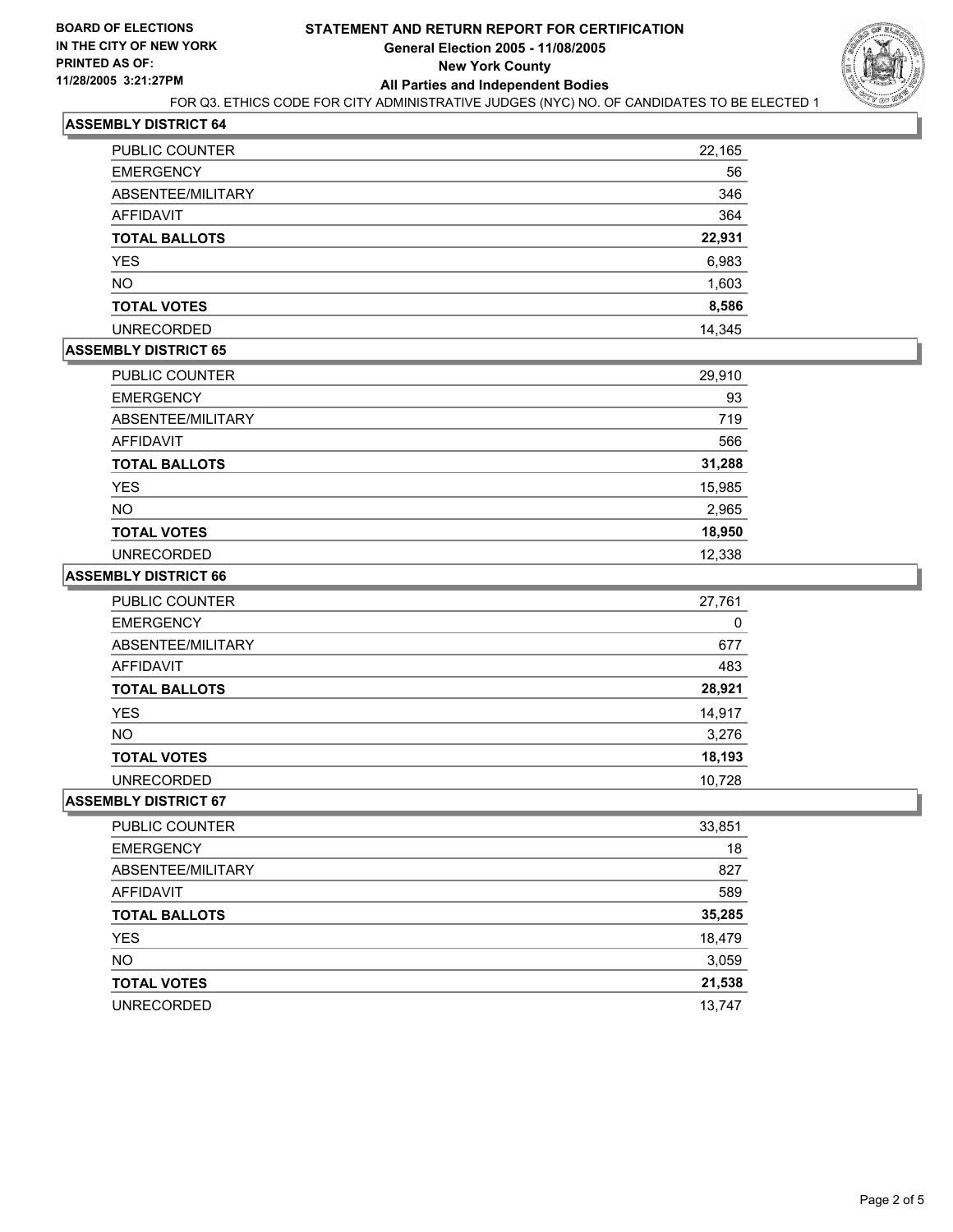

## **ASSEMBLY DISTRICT 68**

| <b>PUBLIC COUNTER</b> | 22,280 |
|-----------------------|--------|
| <b>EMERGENCY</b>      | 77     |
| ABSENTEE/MILITARY     | 256    |
| AFFIDAVIT             | 352    |
| <b>TOTAL BALLOTS</b>  | 22,965 |
| <b>YES</b>            | 5,343  |
| <b>NO</b>             | 1,294  |
| <b>TOTAL VOTES</b>    | 6,637  |
| <b>UNRECORDED</b>     | 16.328 |

# **ASSEMBLY DISTRICT 69**

| PUBLIC COUNTER       | 30,324 |
|----------------------|--------|
| <b>EMERGENCY</b>     | 31     |
| ABSENTEE/MILITARY    | 542    |
| <b>AFFIDAVIT</b>     | 469    |
| <b>TOTAL BALLOTS</b> | 31,366 |
| <b>YES</b>           | 14,375 |
| <b>NO</b>            | 2,566  |
| <b>TOTAL VOTES</b>   | 16,941 |
| <b>UNRECORDED</b>    | 14,425 |

#### **ASSEMBLY DISTRICT 70**

| <b>PUBLIC COUNTER</b> | 22,271 |
|-----------------------|--------|
| <b>EMERGENCY</b>      | 43     |
| ABSENTEE/MILITARY     | 331    |
| AFFIDAVIT             | 399    |
| <b>TOTAL BALLOTS</b>  | 23,044 |
| <b>YES</b>            | 5,608  |
| <b>NO</b>             | 1,376  |
| <b>TOTAL VOTES</b>    | 6,984  |
| <b>UNRECORDED</b>     | 16,060 |

# **ASSEMBLY DISTRICT 71**

| 23,498 |
|--------|
| 69     |
| 307    |
| 366    |
| 24,240 |
| 7,512  |
| 1,444  |
| 8,956  |
| 15,284 |
|        |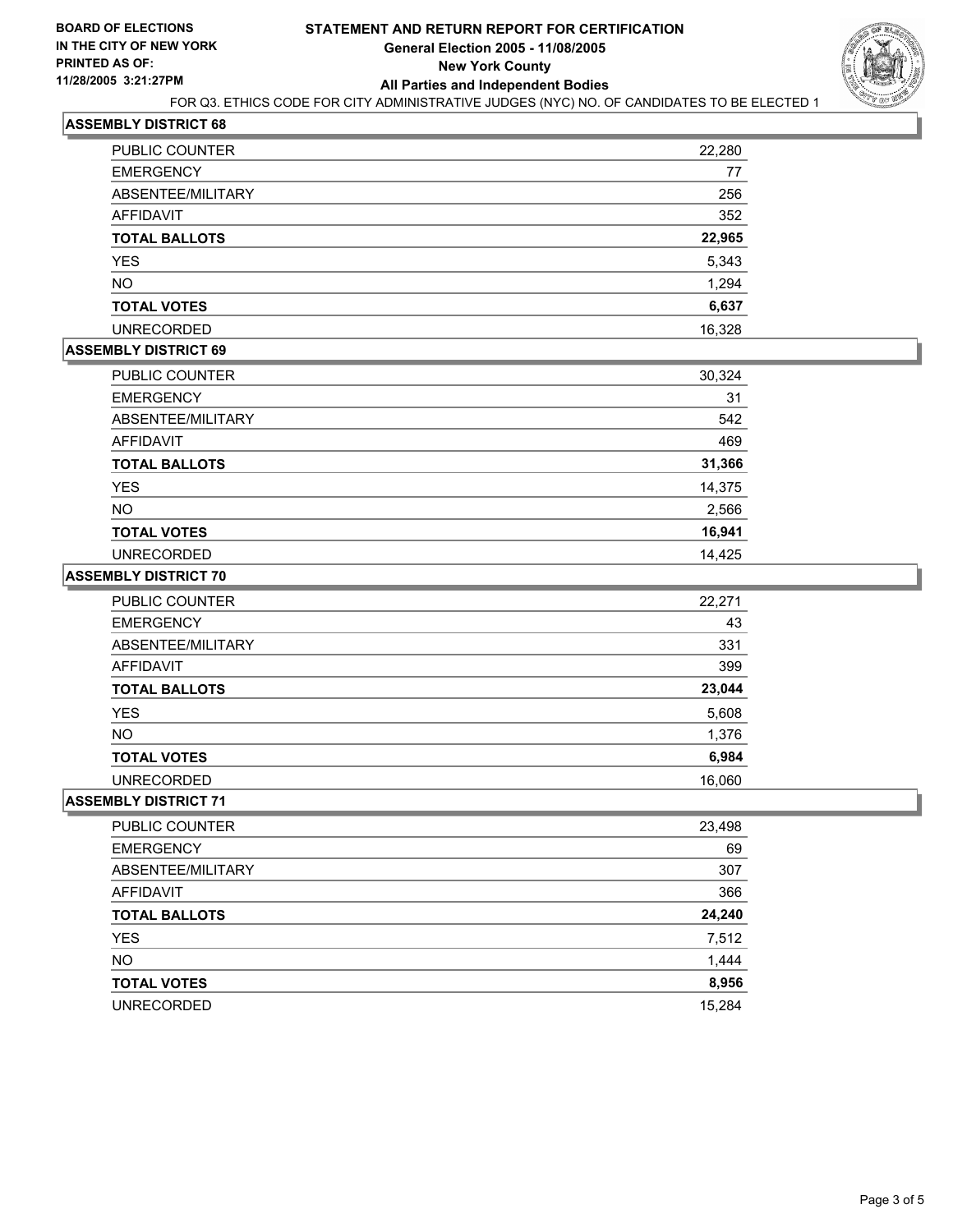

# **ASSEMBLY DISTRICT 72**

| PUBLIC COUNTER       | 18,635 |
|----------------------|--------|
| <b>EMERGENCY</b>     | 3      |
| ABSENTEE/MILITARY    | 101    |
| AFFIDAVIT            | 188    |
| <b>TOTAL BALLOTS</b> | 18,927 |
| <b>YES</b>           | 3,118  |
| <b>NO</b>            | 720    |
| <b>TOTAL VOTES</b>   | 3,838  |
| <b>UNRECORDED</b>    | 15,089 |

#### **ASSEMBLY DISTRICT 73**

| PUBLIC COUNTER       | 33,043 |
|----------------------|--------|
| <b>EMERGENCY</b>     | 44     |
| ABSENTEE/MILITARY    | 972    |
| AFFIDAVIT            | 484    |
| <b>TOTAL BALLOTS</b> | 34,543 |
| <b>YES</b>           | 17,484 |
| <b>NO</b>            | 3,286  |
| <b>TOTAL VOTES</b>   | 20,770 |
| <b>UNRECORDED</b>    | 13.773 |

### **ASSEMBLY DISTRICT 74**

| <b>PUBLIC COUNTER</b> | 28,928 |
|-----------------------|--------|
| <b>EMERGENCY</b>      | 120    |
| ABSENTEE/MILITARY     | 538    |
| AFFIDAVIT             | 398    |
| <b>TOTAL BALLOTS</b>  | 29,984 |
| YES                   | 12,224 |
| NO.                   | 3,100  |
| <b>TOTAL VOTES</b>    | 15,324 |
| <b>UNRECORDED</b>     | 14,660 |

## **ASSEMBLY DISTRICT 75**

| PUBLIC COUNTER       | 28,157 |
|----------------------|--------|
| <b>EMERGENCY</b>     | 50     |
| ABSENTEE/MILITARY    | 670    |
| AFFIDAVIT            | 482    |
| <b>TOTAL BALLOTS</b> | 29,359 |
| <b>YES</b>           | 14,188 |
| <b>NO</b>            | 3,301  |
| <b>TOTAL VOTES</b>   | 17,489 |
| <b>UNRECORDED</b>    | 11,870 |